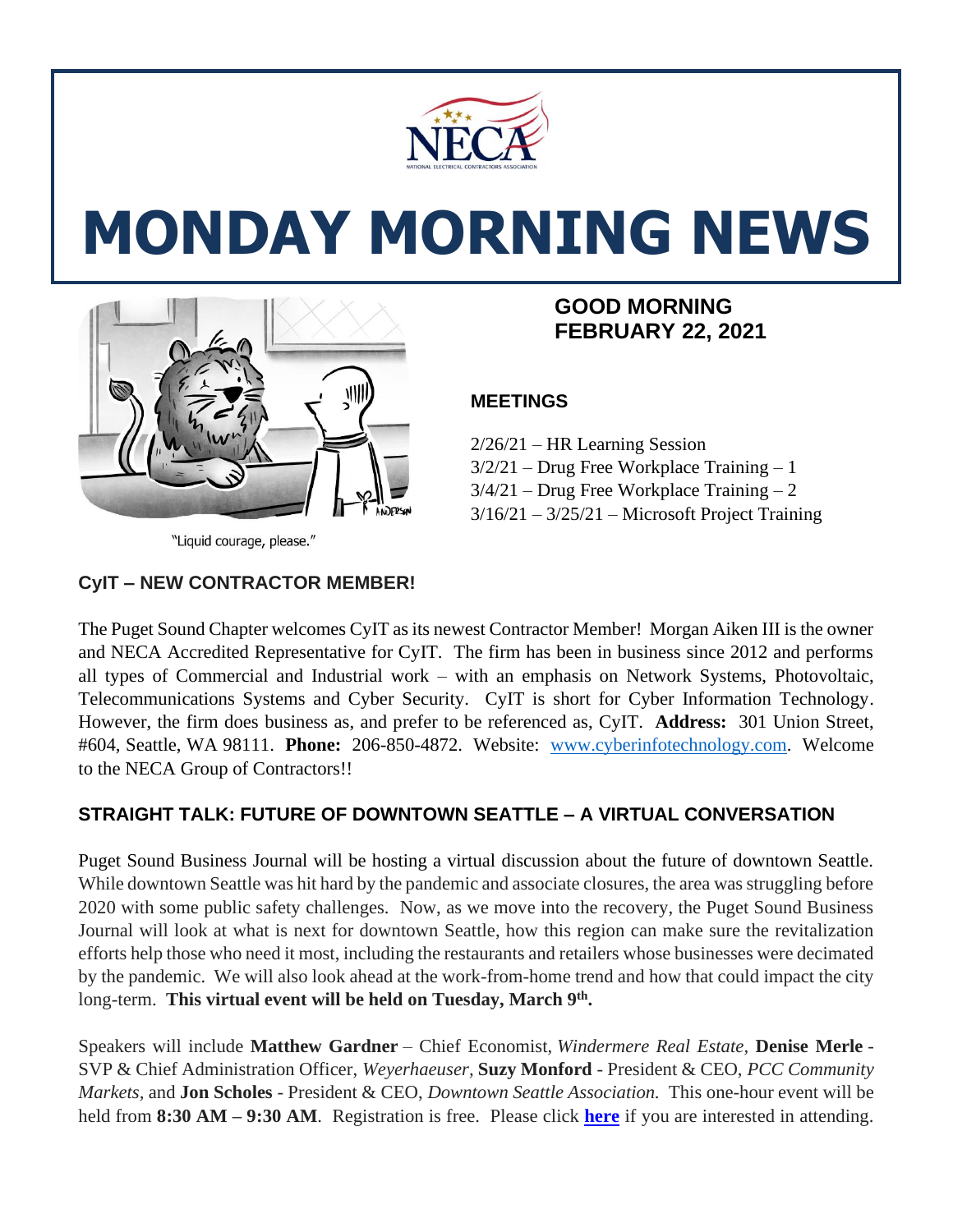# **NECA – IBEW DRUG FREE WORKPLACE TRAINING WEBINARS**

BeneSys and their EAP partner, Cascade Centers, will be offering 2 separate one-hour training webinars on the NECA – IBEW Drug Free Workplace Program. The **first training session** will be a review of the Policy and Procedures section of the program, and will be held on **March 2nd , 1:00 PM – 2:00 PM**. The **second training session** will be tips and tricks for recognizing and properly handling Reasonable Suspicion, and will be held on **March 4th, 1:00 PM – 2:00 PM**. To register for one or both events, please see the attached PDF. Once opened, click on the embedded links for the session(s) you wish to attend. If you have any questions, please contact NECA Director of Safety, Justin Thayer at: [justin@necaseattle.org.](mailto:justin@necaseattle.org)

# **LAST CHANCE FOR MICROSOFT PROJECT TRAINING REGISTRATION!**

Only 4 spots left!! MS Project is the leader in Construction Productivity Software. The Puget Sound Chapter, NECA, in collaboration with the University of Washington, is delighted to offer our members this MS Project Training Workshop. This in-person instructor-led course will be a hands-on, interactive, stepby-step training for everyone, from front-line foremen to project executives. Space is limited to 20 seats and will accommodate proper social distancing procedures. Computers with software will be provided for the duration of the course.

This **12-hour** course (hands-on computer training) will be held on March 16, 18, 23, & 25, 2021, from 5:00 PM – 8:00 PM. The training will be held at the U of W **Center for Education & Research in Construction (CERC)** (Sandpoint/Magnusson Park Location). Some of the topics that will be covered are:

- Creating projects, WBS, adding activities, relationships, activity codes, grouping, sorting, filtering, and creating views/layouts. Creating and planning deliverables.
- Defining resources and costs, adding resources and costs to activities, resource profiles and spreadsheets, cost, and cash flow tables/spreadsheet/profiles. Creating resource and cost deliverables.
- Defining resources and costs, adding resources and costs to activities, resource profiles and spreadsheets, cost, and cash flow tables/spreadsheet/profiles. Creating resource and cost deliverables.

**Please complete the attached form and send to Jameson to RSVP at** [jameson@necaseattle.org.](mailto:jameson@necaseattle.org) Feel free to call the Chapter Office with additional questions at (206) 284-2150.

#### **ON THIS DAY IN HISTORY – 1980 – U.S. HOCKEY TEAM BEATS THE SOVIETS IN THE "MIRACLE ON ICE"**

In one of the most dramatic upsets in Olympic history, the underdog U.S. hockey team, made up of college players, defeats the four-time defending gold-medal winning Soviet team at the XIII Olympic Winter Games in Lake Placid, [New York.](https://www.history.com/topics/us-states/new-york) The Soviet squad, previously regarded as the finest in the world, fell to the youthful American team 4-3 before a frenzied crowd of 10,000 spectators. Two days later, the Americans defeated Finland 4-2 to clinch the hockey gold.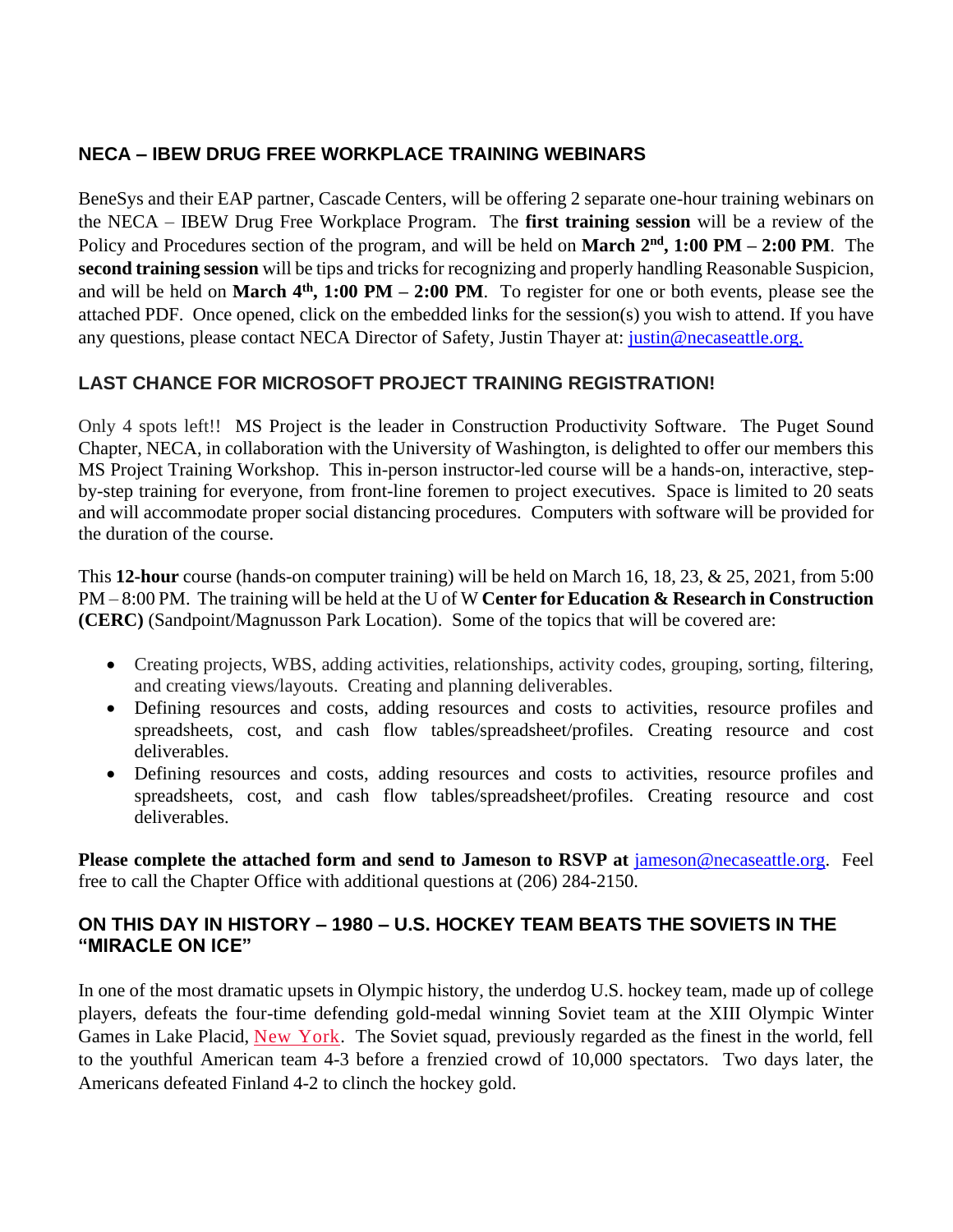The Soviet team had captured the previous four Olympic hockey golds, going back to 1964, and had not lost an Olympic hockey game since 1968. Three days before the Lake Placid Games began, the Soviets routed the U.S. team 10-3 in an exhibition game at Madison Square Garden in [New York City.](https://www.history.com/topics/new-york-city) The Americans looked scrappy, but few blamed them for it–their average age, after all, was only 22, and their team captain, Mike Eruzione, was recruited from the obscurity of the Toledo Blades of the International League.

Few had high hopes for the seventh-seeded U.S. team entering the Olympic tournament, but the team soon silenced its detractors, making it through the opening round of play undefeated, with four victories and one tie, thus advancing to the four-team medal round. The Soviets, however, were seeded No. 1 and as expected went undefeated, with five victories in the first round.

On Friday afternoon, February 22, the American amateurs, and the Soviet dream team met before a soldout crowd at Lake Placid. The Soviets broke through first, with their new young star, Valery Krotov, deflecting a slap shot beyond American goalie Jim Craig's reach in the first period. Midway through the period, Buzz Schneider, the only American who had previously been an Olympian, answered the Soviet goal with a high shot over the shoulder of Vladislav Tretiak, the Soviet goalie.

The relentless Soviet attack continued as the period progressed, with Sergei Makarov giving his team a 2- 1 lead. With just a few seconds left in the first period, American Dave Christian shot the puck down the ice in desperation. Mark Johnson picked it up and sent it into the Soviet goal with one second remaining. After a brief Soviet protest, the goal was deemed good, and the game was tied.

In the second period, the irritated Soviets came out with a new goalie, Vladimir Myshkin, and turned up the attack. The Soviets dominated play in the second period, outshooting the United States 12-2, and taking a 3-2 lead with a goal by Alesandr Maltsev just over two minutes into the period. If not for several remarkable saves by Jim Craig, the Soviet lead would surely have been higher than 3-2 as the third and final 20-minute period began.

Nearly nine minutes into the period, Johnson took advantage of a Soviet penalty and knocked home a wild shot by David Silk to tie the contest again at 3-3. About a minute and a half later, Mike Eruzione, whose last name means "eruption" in Italian, picked up a loose puck in the Soviet zone and slammed it past Myshkin with a 25-foot wrist shot. For the first time in the game, the Americans had the lead, and the crowd erupted in celebration.

There were still 10 minutes of play to go, but the Americans held on, with Craig making a few more fabulous saves. With five seconds remaining, the Americans finally managed to get the puck out of their zone, and the crowd began counting down the final seconds. When the final horn sounded, the players, coaches, and team officials poured onto the ice in raucous celebration. The Soviet players, as awestruck as everyone else, waited patiently to shake their opponents' hands.